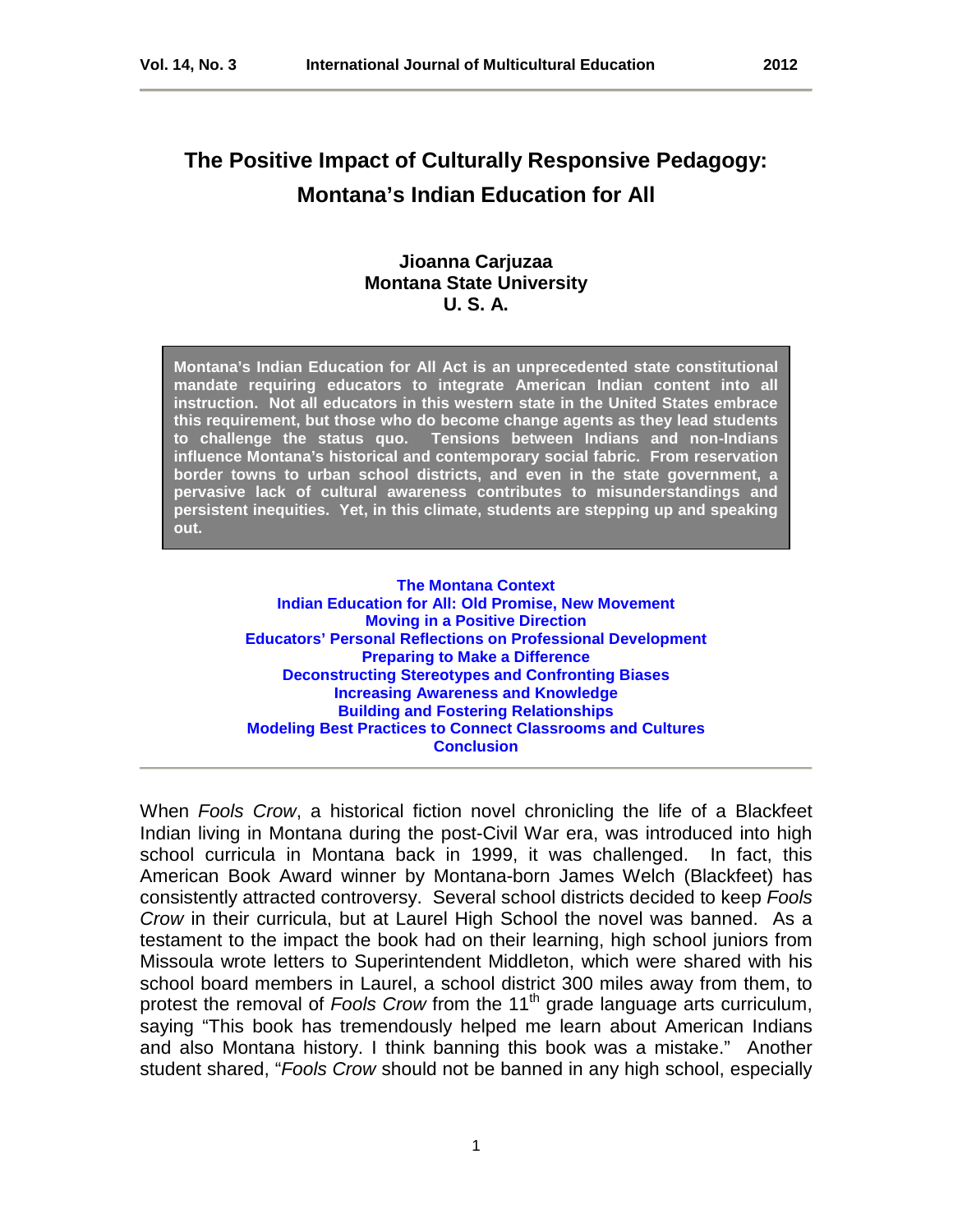not in Montana ... reading *Fools Crow* opened my eyes to American Indians in a new way, and I have gained much respect for them and their way of life."

\*\*\*\*\*

Discussion surrounding Red Lodge High School's mascot has not always been culturally sensitive and at times it has been downright explosive. In this rural community, 60 miles southwest of Billings, the cheer team was uncomfortable using the mascot "Redskins" and some football players balked at shouting "Go Skins" when in a team huddle. Then students at the middle school in Red Lodge, home to a 60-year tradition of the Redskins' mascot, participated in a community discussion. Superintendent Brajcich warned those attending the meeting that, once a vote was taken, the decision could have a divisive effect; students pointed out that, even if one student was offended by the mascot, it was important to change. The vote resulted in the removal of the Redskins' mascot. The school board appointed a committee that provided several names for the students to vote on and they chose the Rams as the new Red Lodge mascot.

\*\*\*\*\*

A shy Missoula third-grade boy, who had remained quiet all year in class, pleasantly surprised everyone when he brought a hand drum to school and stood alone before his classmates to sing a Blackfeet honor song in gratitude to his teacher for providing him and his classmates with instruction about his own and other Montana tribes.

\*\*\*\*\*

These examples illustrate how students appreciate the opportunity to learn about American Indian cultures and histories and how they can use that learning to address injustice. In this paper we highlight one state's approach to mandating such multicultural education for teachers and students.

The Indian Education for All (IEFA) Act in Montana is a state constitutional mandate requiring educators to integrate American Indian content in all instruction. Not all educators embrace this requirement, but those who do become change agents as they lead students to challenge the status quo. Just as ever-expanding ripples are created across water when a pebble is tossed into a pond, the same ripple effect results when educators are provided with IEFA professional development opportunities that transform their pedagogy. Educators' heightened cultural awareness impacts students' actions. With the implementation of IEFA, Indian and non-Indian students alike have become empowered; they have increased their knowledge about Montana's first inhabitants and honed their change-agent skills. In addition to enriching the curriculum by infusing the cultures and histories of Montana American Indians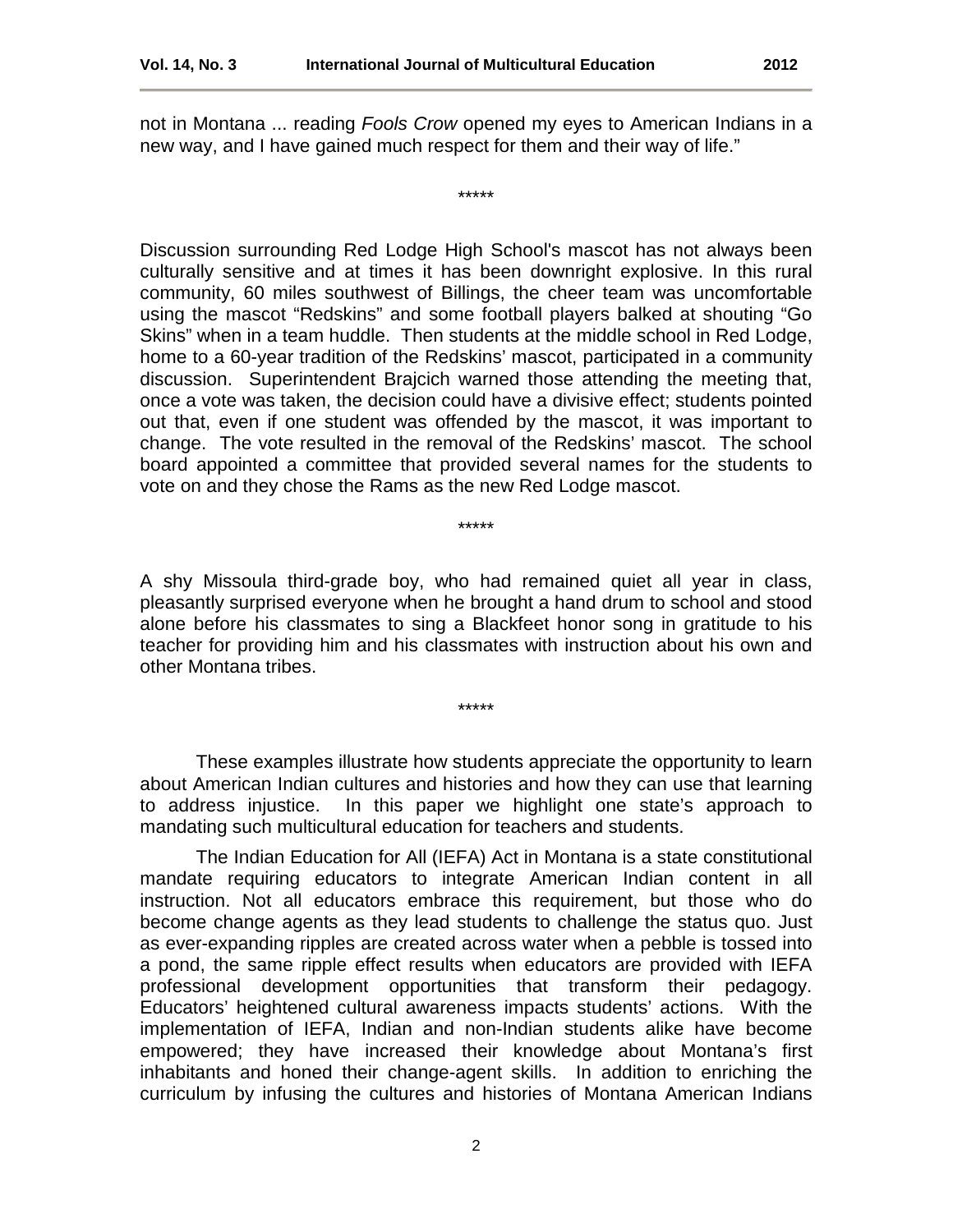across the curriculum, IEFA has heightened educators' cultural sensitivity and allowed them to relate better to their students and create welcoming classroom environments where all students can thrive. This ongoing, trickle-down transformation has been essential to increasing cultural sensitivity and honoring multiple perspectives in Montana schools.

The growing success of this unique legislation has depended on adequate funding, collaboration with tribal partners, active state leadership, and a longterm commitment to professional development. More important, though, is the willingness of educators to engage in the demanding, but often profound, endeavor of becoming culturally responsive. In this article we describe what learning to become culturally responsive looked like for Montana teachers as a result of IEFA and the influences of culturally responsive instruction on Montana students. We begin, however, by providing the contextual backdrop of IEFA.

#### **The Montana Context**

<span id="page-2-0"></span>Twelve American Indian nations are considered Montana tribes. The 2010 Census reported the percentage of American Indians in Montana at 6.4% (U. S. Census Bureau, 2011). This is much larger than the national average of only 1.2%. In comparison to other states, then, Montana's American Indian population is sizable and, in fact, growing. The Office of Public Instruction (OPI) reported the American Indian k-12 student population in Montana to have increased to 11.8% (OPI, 2010), more than 10 times the national average for American Indian k–12 students.

As is true for between 85 to 90 percent of American Indian and Alaska Native students across the United States, Montana's American Indian youth attend regular public schools. In Montana, our American Indian students often attend schools on or near reservations with high concentrations of other American Indian students. In fact, in 38 school districts in the state, the American Indian student population is between 50-100%; of the non-reservation school districts with a 50-100% American Indian student population, 27 of 62 did not meet Annual Yearly Progress (AYP) goals while 66% of the school districts on the seven reservations across the state did not meet AYP (OPI, 2008).

In addition to low academic achievement associated with these American Indian schooling contexts, what is noteworthy here is that, wherever American Indian students attend public school and whether their classmates are Indian or non-Indian, they are unlikely to have an American Indian teacher. According to data from OPI, 98% of Montana's k–12 teachers are non-Indian (2009, ¶ 1). In these low-achieving and low-affirming environments, a staggering 50% of Indian students in Montana, as is the case nationally, do not graduate high school.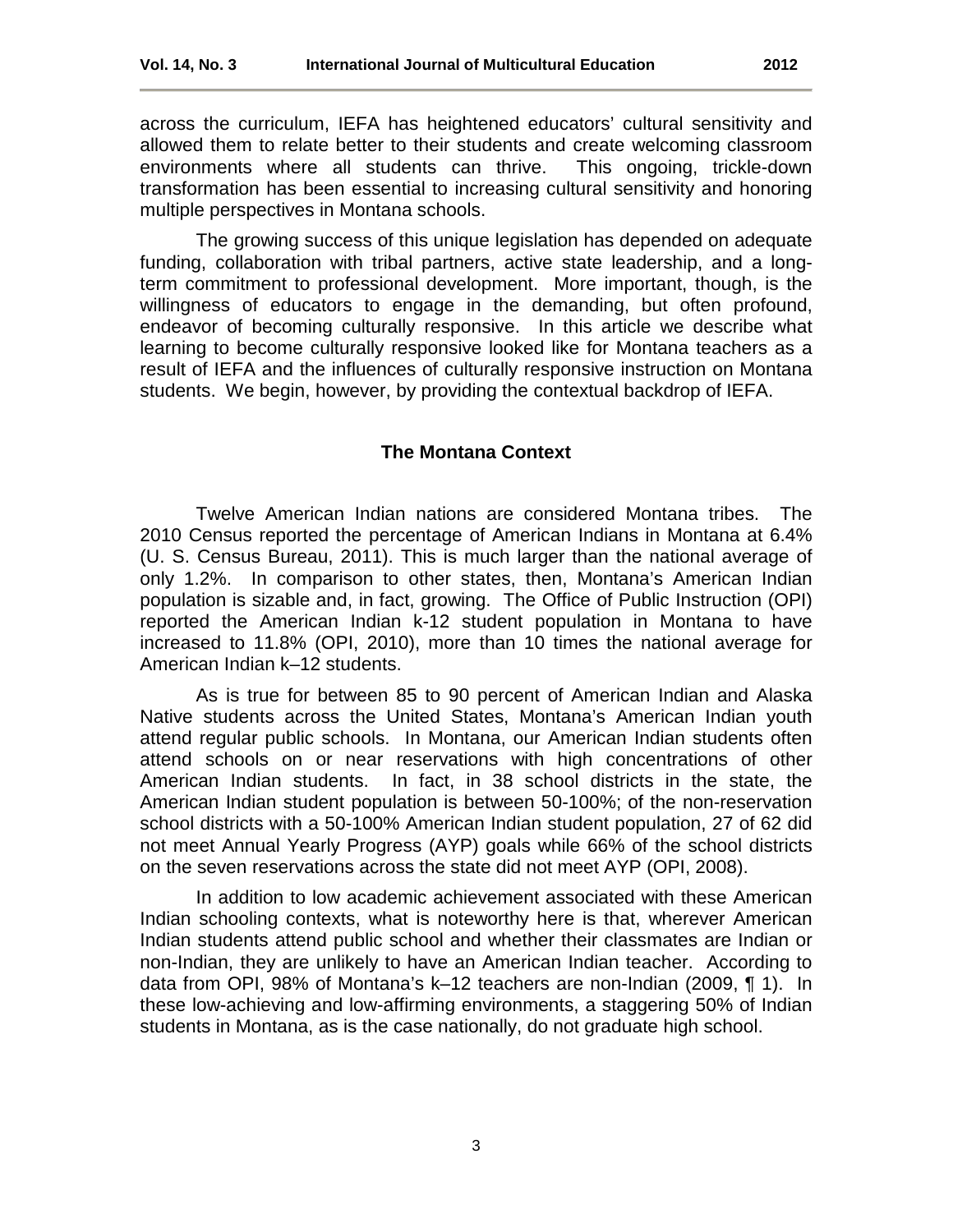# **Indian Education for All: Old Promise, New Movement**

<span id="page-3-0"></span>An unprecedented reform effort 40 years in the making, IEFA is changing education in Montana; public schools are more welcoming to Indian students and their families, and instructional content is more likely to include American Indian worldviews. Yet, IEFA is for *all* students, as Montana's Superintendent of Public Instruction, Denise Juneau (Mandan/Hidatsa) asserts: "This constitutional, ethical, and moral obligation, known as Indian Education for All, is not only for Indian students; in fact, its principal intent is that non-Indian students gain a richer understanding of our State's history and contemporary life" (Juneau, 2006, p. 3).

In 1972, the delegates of the Constitutional Convention included language in the constitution specific to preserving the cultural integrity of Montana's 12 tribal nations. Article X, Section 1 (2) pledged, "The state recognizes the distinct and unique cultural heritage of American Indians and is committed in its educational goals to the preservation of their cultural integrity" (Mont. Const. art. X, §1).

The constitutional language was finally codified in 1999 when the Legislature passed MCA 20-1-501, now known as Indian Education for All (IEFA). It requires that "every Montanan ... whether Indian or non-Indian, be encouraged to learn about the distinct and unique heritage of American Indians in a culturally responsive manner. ... all school personnel should have an understanding and awareness of Indian tribes to help them relate effectively with Indian students and parents. ... Every educational agency and all educational personnel will work cooperatively with Montana tribes ... when providing instruction and implementing an educational goal" (Mont. code. Ann. ttl. 20, ch.1, pt. 5 § 1, 1999).

Once it was clear that all educators were responsible for integrating IEFA, they needed guidance regarding what to teach. The state's education department, OPI, brought together a group of representatives from each of the tribes to create the Essential Understandings Regarding Montana Indians. These Essential Understandings represented the "core knowledge that holds true for each of the distinct cultures which would counteract stereotypes and generalizations" (Carjuzaa, Jetty, Munson, & Veltkamp, 2010).

Unfortunately, without financial backing, IEFA implementation floundered. Reflecting how lack of uptake was related to funding priorities in schools, in 2002 a group of plaintiffs backed by the Montana Quality Education Coalition filed suit in *Columbia Falls Public Schools v. State,* which alleged that education cuts resulted in a failure to implement Article x, Section 1(2) and IEFA. A special legislative session resulted in funding for IEFA as part of the state's definition of a quality education. Because of the argument made tying IEFA to quality education generally, funding was allocated to school districts in 2005, and IEFA activities began in earnest.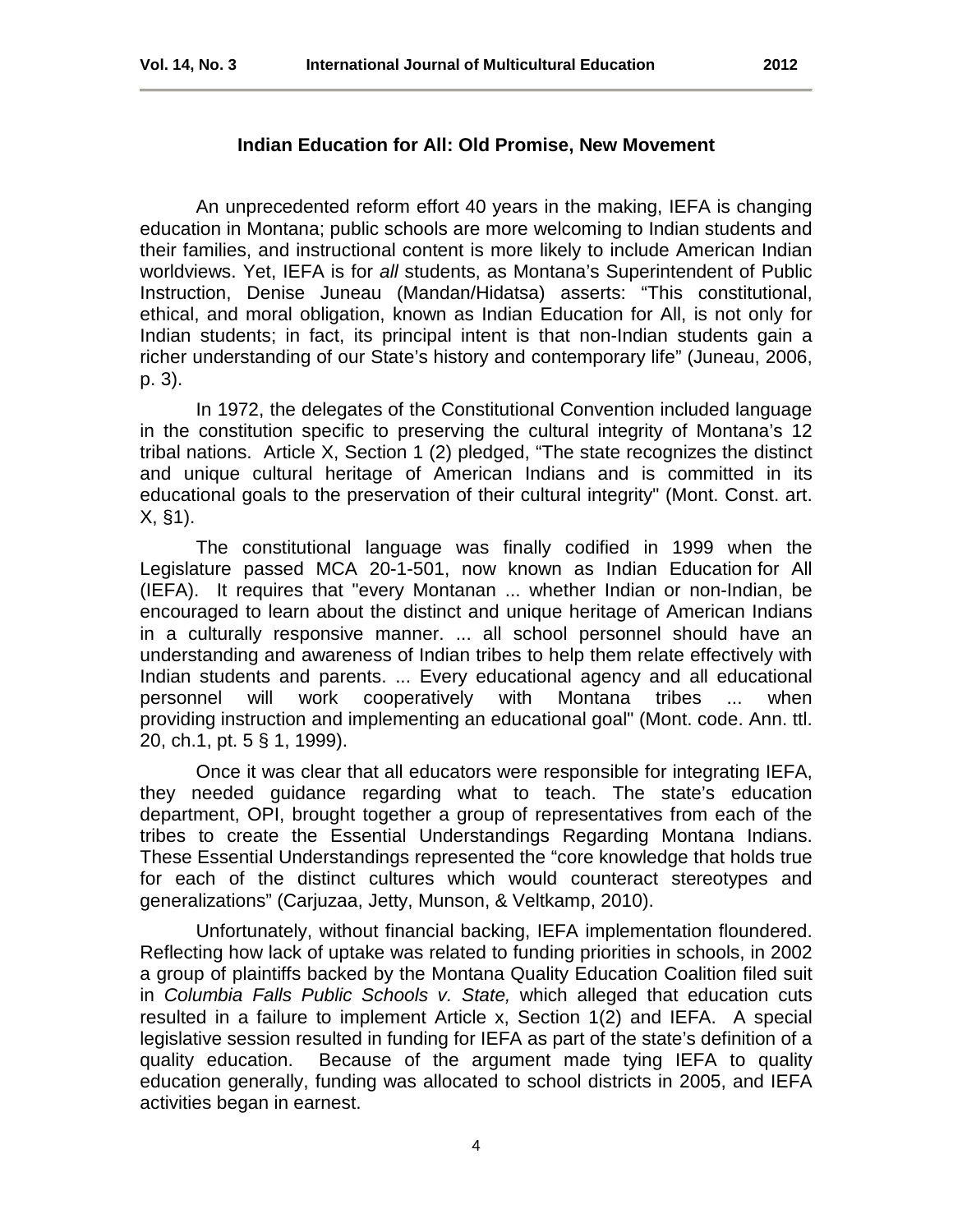Because of data collected from educators about what they needed in order to implement the culturally responsive instruction at the heart of IEFA, the educators in the Indian Education division of OPI focused on providing professional development. They also created numerous materials and resources. OPI continues today to create model curricula, assemble classroom materials, deliver professional development, connect k–12 schools with tribal

educators, and fund IEFA implementation grants. Because of OPI's work with educators to make possible their compliance with IEFA, Montana teachers can now fulfill the legal obligations they have to integrate IEFA across the curriculum at all grade levels. Further, there is a much deeper understanding of IEFA as an ethical commitment. But implementing IEFA means understanding that each schooling context has its own set of needs. Because of this, OPI Indian Education Specialist Mike Jetty describes IEFA as work-in-progress. "It's a work in progress—like building an airplane," he says, "as it moves down the runway!" (Magone & Elser, 2009, p. 4).

IEFA recognizes a continuum of awareness, promotes an environment of respect, empathy, and cultural sensitivity, and "is a hopeful indicator of the changing paradigm of public education; rather than aiming to inculcate nationalism through a culturally homogenized curriculum, IEFA attempts to strengthen democracy by fostering relationships and including multiple perspectives" (Carjuzaa, et al., 2010, p. 197). It is an ongoing, collaborative, time-intensive process that is, slowly but surely, transforming educators, students, and communities. A Fort Belknap Reservation high school junior remembers, "When I was in grade school, we had Native American Week, when we read a few stories, and that was about it… Now we have a context for learning about Indian culture and history. In my school there are many more Natives than non-Natives. But what I've found is that learning about these things brings us closer together" (personal communication, 2009).

# **Moving in a Positive Direction**

<span id="page-4-0"></span>Although schools with significant American Indian populations face different challenges from schools with few or no American Indian students, a foundational understanding of IEFA is that it is equally important in all settings. No educator is exempt from the requirement, and "whether or not there are large numbers of Native Americans or reservations in every region of the country, Indian Education for All underscores a national challenge to our education system to improve our teaching about Native American history and culture" (Starnes, 2006, p. 186).

As is the case with many minority groups in the United States, American Indians are often inaccurately portrayed, and their contributions are inadequately represented in standard k-12 public school curricula. Until the recent funding of IEFA, most Montana classrooms featured few curricular resources about and by American Indians. Because the valuable knowledge available in American Indian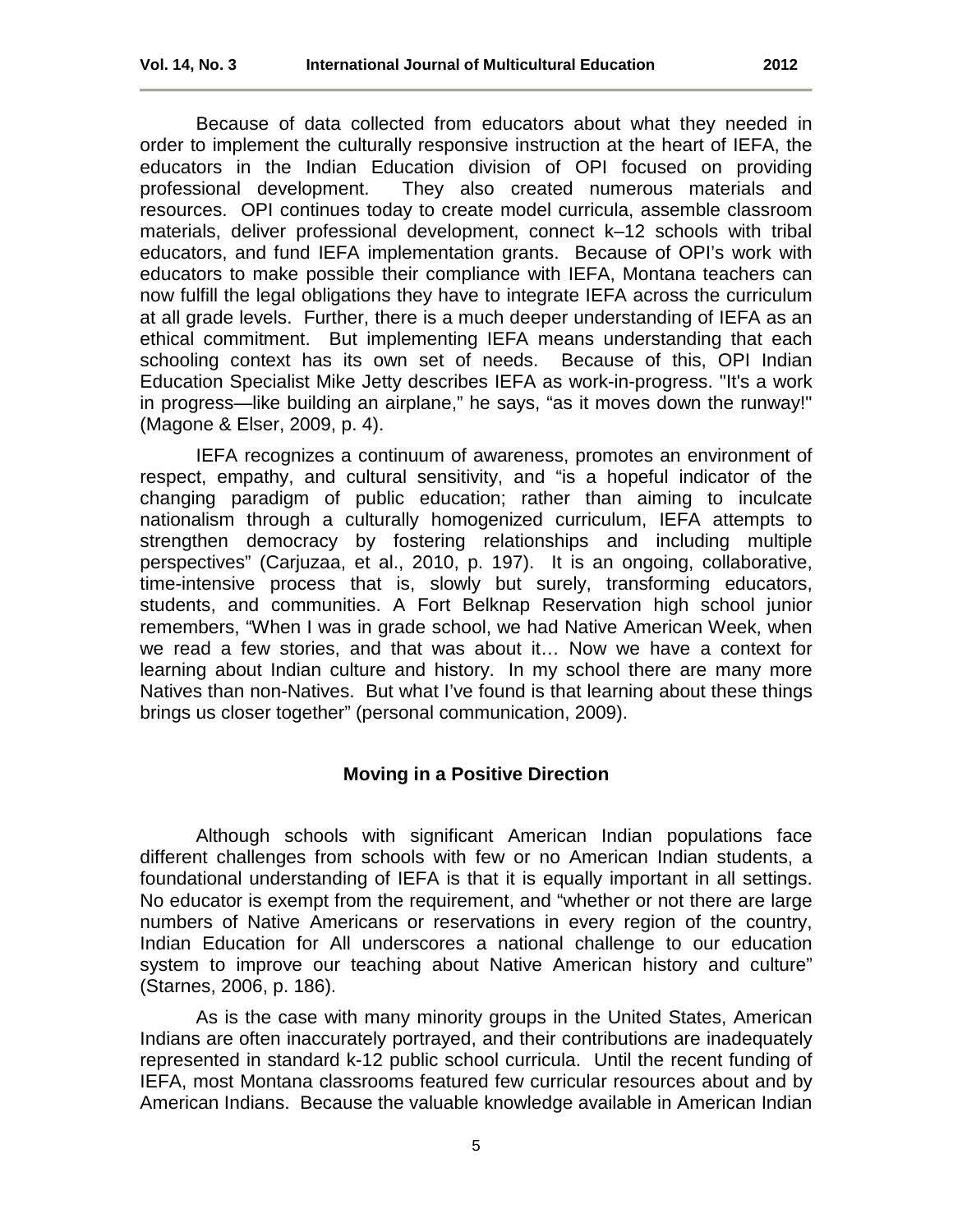histories and cultures was withheld, obscured, or misrepresented, the education of all students was diminished: "The exclusion of Indians from America's story also excludes them from a prominent place in our collective understanding of the American 'we'" (Starnes, 2006, p. 186). In this way, generations graduated from the educational system with little knowledge regarding American Indians and their contribution to America's story. This enigma was echoed by multicultural education theorist James Banks at the IEFA Best Practices Conference in Bozeman, Montana: "In order to endorse the national culture, people must see themselves reflected and valued within that culture. We must make all children feel included in our national identity" (personal communication, 2007).

While IEFA provides non-Indian students the opportunity to learn about a fuller, more accurate version of U.S. history and thus enhance their content knowledge, for Indian students IEFA has broader impacts. American Indianinclusive content stands to reduce the cultural dissonance Indian students feel between home and school environments, easing their alienation and encouraging staying in as opposed to dropping out, and, in this way, affecting what has been a persistent achievement gap. A hopeful comment from a member of the Little Shell Chippewa tribe of Montana expresses this new possibility:

I think Indian Education for All…will help our children understand who they are, take pride in their identity, and see that they have possibilities and opportunities. When I was in school, we didn't talk about being Indian. If we could, we kept it secret. That was a way to get along. But with IEFA, our children won't have to do that. They will see themselves in school. They will know that their classmates are learning important things about them. (Hopkins, 2006, p. 207)

Indeed, Ngai and Allen (2007) noted the positive effects of IEFA implementation on student self-esteem in an urban elementary school:

Parents and school staff observed that Indian students at Lewis & Clark School are standing taller since the onset of the IEFA project. In the past, Native students tended to keep their cultures inside. Now many of them have started to express pride in their heritages and confidence in themselves. They have become more comfortable participating in class and they appear to be happier at school. (p. 9)

# **Educators Personal Reflections on Professional Development**

<span id="page-5-0"></span>Nearly all of Montana's teachers are non-Indian, and many have never visited a reservation or even had an American Indian acquaintance. Therefore, their personal experiences and teacher preparation programs have equipped them with limited, if any, understanding of American Indian history and culture. As stated by this elementary principal: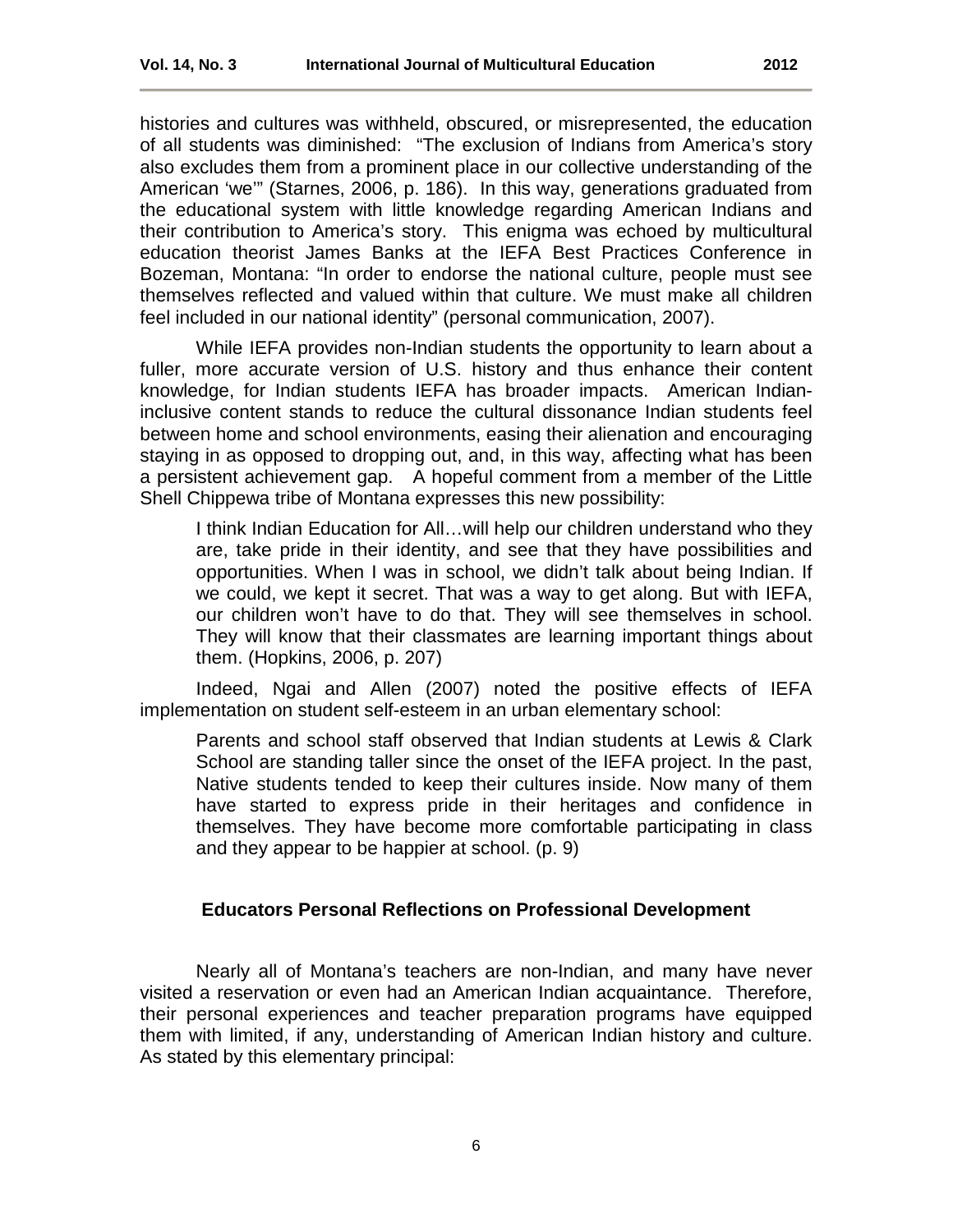For our teachers, living… where there is not an obvious Indian presence, it is easy to remain in a comfort zone where we don't know what we don't know. Not knowing causes a sense of benign prejudice where we are unaware of how our thoughts and actions might actually have an adverse effect on Indian students and perpetuate the cycle of marginalizing Indian people. (Ngai & Allen, 2007, p 22)

For this study, we wanted to understand how IEFA professional development addressed these personal and professional experiences to enhance student learning. We accessed several data sources in order to explore the impact educators' (teachers, librarians, administrators, and all other school personnel) participation in IEFA professional development opportunities had, in turn, on their respective k-12 students, including a compilation of participant feedback (Personal Reflections) from professional development events facilitated by the Indian Education division of OPI over the 5-year period between 2006 and 2011. Examples of these events were in-service workshops, special training sessions, the annual IEFA Best Practices Conferences, and the annual IEFA Advocacy Institutes.

We used content analysis to carefully sort through large volumes of data to identify certain concepts that surfaced as trends and patterns in the selfassessment/self-reporting documents and make inferences about their meanings (Berelson, 1952; GAO, 1996; Krippendorff, 1980; Weber, 1990). Because k-12 teachers, librarians, and administrators attending the IEFA professional development events completed assessment/self report documents organized around a shared set of six questions, content analysis of the effectiveness of the IEFA professional development was driven by their answers to the following:

- 1. Why do you think it is important to integrate IEFA in classroom instruction (or school leadership)?
- 2. In what way has IEFA professional development and availability of materials/resources impacted your institution, your school, your district, and/or your students?
- 3. How has IEFA influenced or changed your instructional practice and/or your personal views on Indians? On culturally responsive pedagogy?
- 4. Describe how your personal views about diversity have changed by integrating IEFA in your respective discipline.
- 5. Describe how IEFA has impacted you personally.
- 6. What supports have been most helpful in your implementation of IEFA (i.e., school leadership, professional development, tribal events, the OPI website materials, etc.) and what supports will you need?

These data collected from the above-mentioned Personal Reflections documents were further supplemented by data from the 2009-2010 IEFA Book Club contributions and blog comments posted by educators who took advantage of other professional development opportunities. Personal communications with educators and information shared during informal interactions with stakeholders also highlighted the observed impact teachers' implementation of IEFA had on their k-12 students and so were also recorded. Additional documents reviewed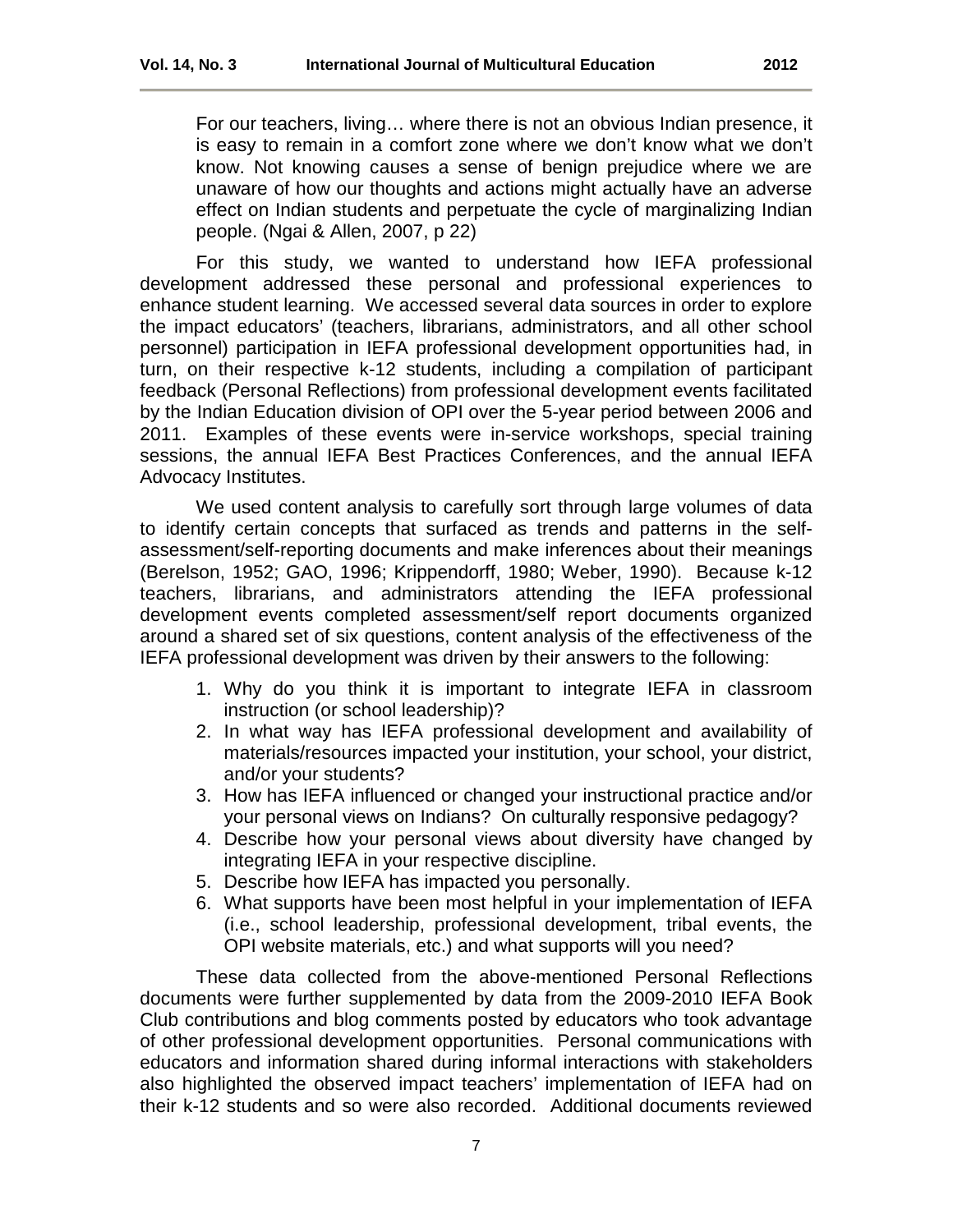include some of the Five-Year Comprehensive Plans to Implement IEFA that Montana k-12 pubic schools and districts are required to write and submit, final reports provided by the recipients of Ready-to-Go Grants, and recent dissertation research conducted by graduate students examining the implementation of IEFA.

Responses to the above-listed questions and the content of the supplementary triangulated data were coded, categorized, and analyzed to determine the effectiveness of IEFA on teachers' affirming orientations toward diversity and to explore aspects of the law's impact on k-12 students (Weber, 1990). This paper reports on the transforming effect of the IEFA professional development through the following four themes: deconstructing stereotypes and confronting biases, increasing awareness and knowledge, building and fostering relationships, and modeling best practices to connect classrooms and cultures.

Steps were taken to assure that categories were designed to be both mutually exclusive and exhaustive (GAO, 1996). The researchers used *a priori* coding, i.e., the categories were agreed upon by the researchers before the data were coded to help in describing educators' attitudes, values, and beliefs (Stemler, 2001; Weber, 1990). This powerful data reduction technique allowed the researchers to compress the large quantities of data, develop a specific coding protocol, and make valid inferences. Data were gleaned to highlight the different steps of the transformative process that educators underwent. These steps are identified and described in the sections that follow. Pseudonyms are used throughout this paper to assure anonymity.

# **Preparing to Make a Difference**

<span id="page-7-0"></span>Educators need to gain a better understanding of American Indian cultures in order to create a caring, safe, and inclusive learning environment that is respectful of diversity so that all students can meet their academic and social potential: "If future citizens of a state are not taught to understand each other, they are effectively sentenced to ignorance and misapprehension that will complicate their economic, political, and social relationships" (Carjuzaa, et al., 2010, p. 193). Pewewardy (1998) observes that because many teachers grow up with stereotypical and oftentimes racist imagery and messages regarding American Indians, it is sometimes difficult for them to become culturally responsive educators.

A variety of holistic frameworks discuss preparation of non-Indian teachers to work effectively with American Indian students; in reality, these frameworks detail best practices for ALL teachers and students. They emphasize a circular and recursive process (Gay, 2000; Klug & Whitfield 2003). The process demands ongoing commitment; after all, a lifetime of misinformation is not unlearned overnight. Teachers describe the journey toward increased cultural competence as they question preconceived ideas, engage in reflection and critical analysis, examine stereotypes, confront prejudices, gather knowledge,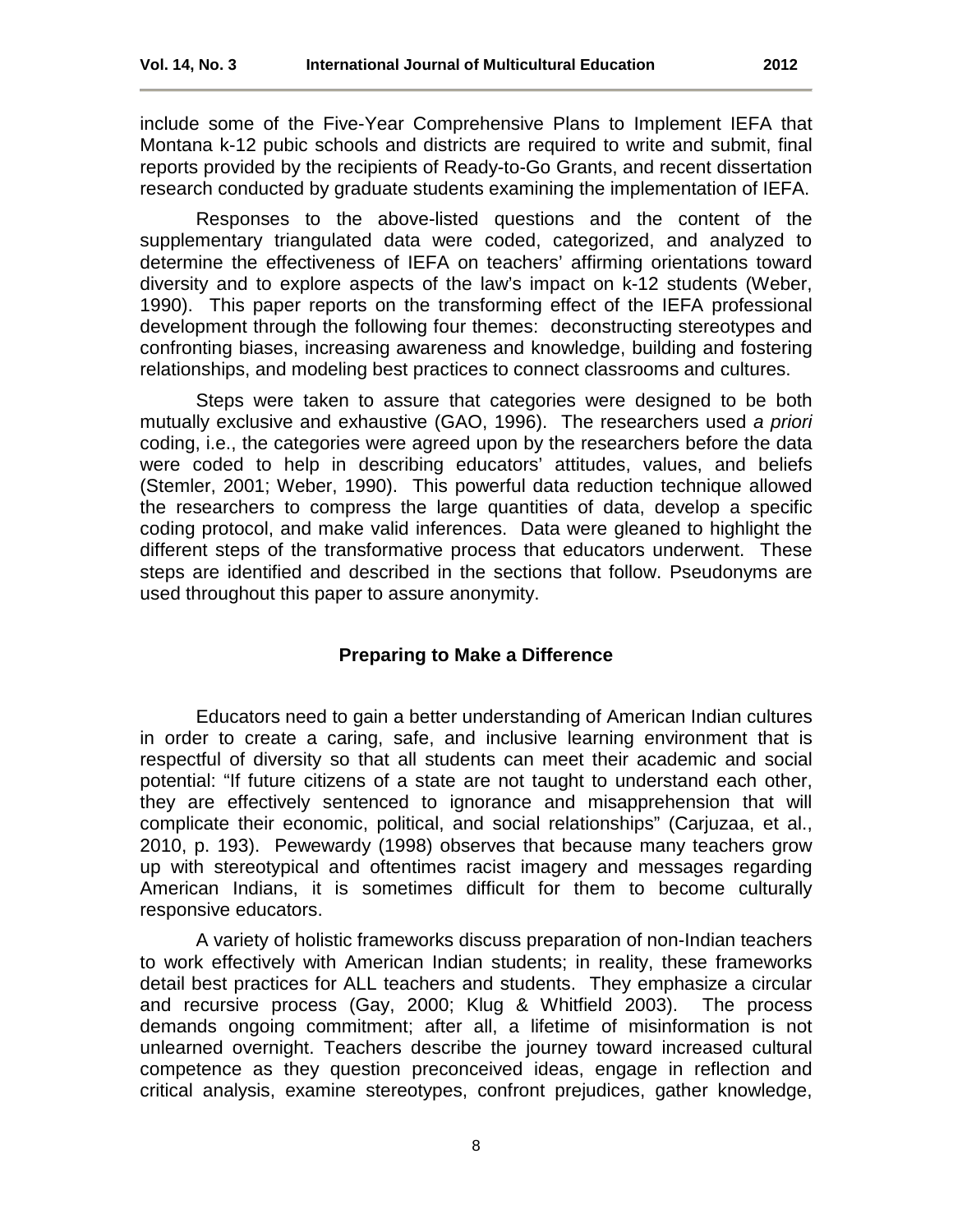open themselves to new experiences, and explore cultural identity and its role in the teaching and learning relationship (Diller & Moule, 2005).

Some educators may feel burdened by the IEFA requirement, indicating limited instructional time, resources or administrative support, and unspoken negative feelings that may affect the quality of IEFA implementation. Educators must be familiarized with the legal requirements of IEFA, and administrators' expectations must promote implementation. Given adequate support and resources, however, educators make significant transformations in personal understanding and instructional practice: "IEFA is in motion across Montana schools, moving at varied speeds depending on the school system, but nevertheless growing, as more and more educators gain awareness and increased comfort with the content and how to integrate it in both personal and professional views" (Magone & Elser, 2009, p. 6).

#### **Deconstructing Stereotypes and Confronting Biases**

<span id="page-8-0"></span>There are many steps on the multicultural education journey towards American Indian awareness and affirmation entailed by IEFA. Educators with limited cultural knowledge must face and deconstruct the stereotypes they have about American Indians as well as confront their personal biases if they are to model critical thinking and diversity appreciation for their students. Allan, a high school math and science teacher, describes the often uncomfortable undertaking of questioning preconceived ideas and their source: "Although I believed I was celebrating history and a unity between the Pilgrims and Indians, I would soon develop questions... the answers never seemed clear, but I was being taught history by the teachers that I so respected. Therefore, I believed it was accurate" (GTCC, 2010). This disequilibrium must be met with adequate resources, professional development and, whenever possible, positive interaction with representatives from the cultures about which they are to learn. Scaffolding must be provided in a safe, non-judgmental environment where educators might ask questions that have been stifled. A Montana high school technology teacher, Cheryl, reported on how learning about American Indians was positively influenced by the opportunity to visit with tribal members: "I have been wary of somehow doing/saying something that would somehow in my ignorance offend Native American people. The (American Indian) ambassadors were so open and eager for us to learn…" (IEFA, 2009-2010). This fear of offending "the other" often paralyzes students, as well. Seeing their non-Indian teachers learning in collaboration with tribal members has boosted students' confidence.

In the absence of personal interaction with American Indians, the Book Club discussions were another way for educators not only to learn about tribal histories and cultures, but also to examine the prejudice in their own communities. In the 2009-2010, regarding Book Club online discussion of Larry Colton's *Counting Coup*, a Montana educator named Terry had this to say: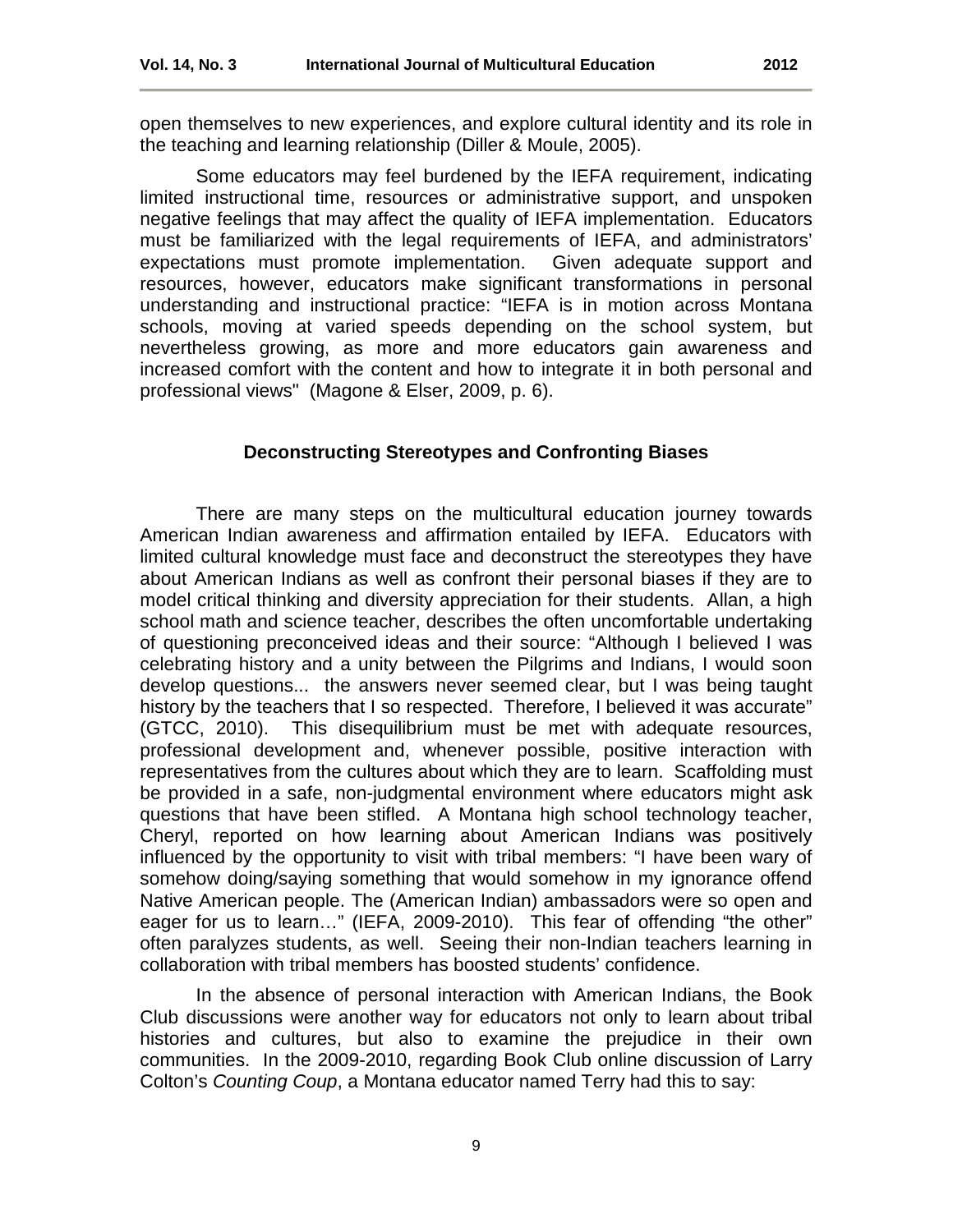As an educator I am amazed at the racism I have seen in the Bitterroot Valley. I have seen it from community members, students, faculty, and administration over the last five years. This has been alarming to me. I have always believed we are equal no matter where we come from. I did not grow up here or around reservations so it is hard for me to hear people be racist whether they mean to be or not. I do, however, believe that learning about each other is the best way to help someone see another person's perspective.

Another Montana teacher, Clark, added**, "**I think we have all cringed over things we've heard our students say, particularly in the last presidential election. Racism is alive in our little remote island of a school. It makes the work of IEFA prescient" (OPI, 2009). Both these teachers indicated that, as a result of their IEFA professional development opportunities, they broached the difficult subject of race with their students.

Continuing along these lines, in reference to the following question regarding Larry Colton's novel, "What forms of racism did you encounter in this book and in life living in Montana?" Anna blogged,

The forms of racism I encountered in this book were sadly the typical racist comments and beliefs I have heard many people express about Native Americans. These stereotypes have been present as far back as I can remember. I often think that those persons who make comments that ARE racist don't often realize it because it has been "common understanding" that Native Americans are the way they are. I think, as educators, it's important for us to shine a truthful and positive light on the Native American people and try to steer future generations away from such negative beliefs." (IEFA, 2009-2010)

With IEFA, teachers, even in kindergarten and  $1<sup>st</sup>$  grade classrooms, have engaged students in the exploration of the negative effects of stereotyping.

Encouraging non-Indians to step outside their comfort zones and meet Indians and confront prejudices changes attitudes one encounter at a time. Karen speaks to this and to changes she's observed in her students when she added to the book discussion:

While living in Montana I have heard all of the stereotypes about Native Americans that were shared in this book. They are much more prevalent in Eastern Montana near some of the reservations. My father shares some of the stereotypes but unfortunately he has only seen Indians driving down the dirt road back to the reservation throwing beer cans out the window and often wrecking while drinking and driving; I know these are not the only Native Americans that drive down his road but unfortunately, as Colton pointed out, these are the ones he sees. I took him to a small powwow to help him see the Indians in a different perspective. It did start on "Crow time." We waited a few hours for the Grand Entrance but he did meet some very nice people while we were there and was impressed with the dancers and their regalia. In Victor, we are lucky to have a powwow in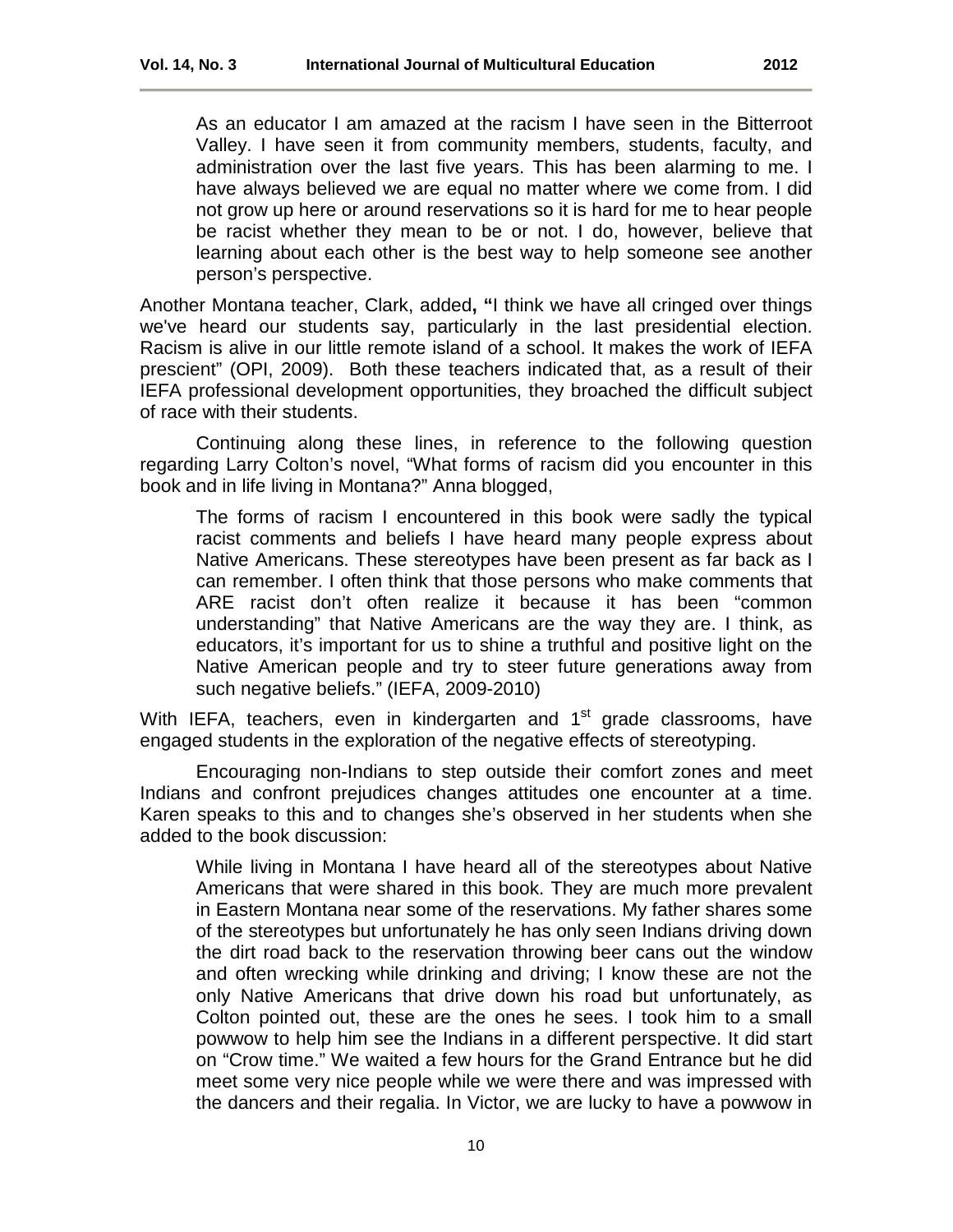our community, I have seen a change in our students while attending; they seem to have a better understanding and respect for the event every year (IEFA, 2009-2010).

### **Increasing Awareness and Knowledge**

<span id="page-10-0"></span>Wendy Zagray Warren, a junior high school language arts teacher in Columbia Falls, Montana, had 14 years of teaching experience when she admitted her own lack of awareness and knowledge about American Indian histories and cultures. Addressing the impact of IEFA professional development on her understanding of herself as a teacher, she wrote:

As I've learned more about IEFA, I've come to feel proud that my state is taking the lead in what I hope will become a national movement in American education. Perhaps most important, I now realize that I have a clear responsibility to my students and to myself. And that means I have a lot of work to do.… A year ago, I knew very little about American Indian history, and what I did know about Montana's tribes could have been gleaned from a tourism brochure. That's because I—like most other Americans—am a product of a system of education that simply does not include Indians. (Warren, 2006, p. 198)

As educators like Wendy participated in IEFA professional development opportunities and confronted their own lack of education and understanding of American Indians, they appreciated the further collaboration with culturallyknowledgeable tribal members that IEFA provided. As one IEFA participant wrote, "The gift they gave us of information…we are not always privy to… would help us in the classroom show the students how incredible each of the individual tribe's culture is" (OPI, 2009). Inviting American Indian guest speakers to visit schools provided valuable learning for non-Indian educators and their students alike. It led them to acknowledge that there are multiple perspectives on all issues and topics, perspectives that had, for the most part, been ignored in school curriculum. A participant in the Victor Book Club had this to comment after reading *Rethinking Columbus:* 

There were many passages in this reading that startled and awakened my thoughts of the Native American perspective on Thanksgiving. I was never exposed to these viewpoints before. Incorporating them into my existing understanding has given me a broader context to share with my students and family. (GTCC, 2010)

# **Building and Fostering Relationships**

<span id="page-10-1"></span>IEFA professional development that included teacher visits to American Indian communities generated insights not offered in a one-shot school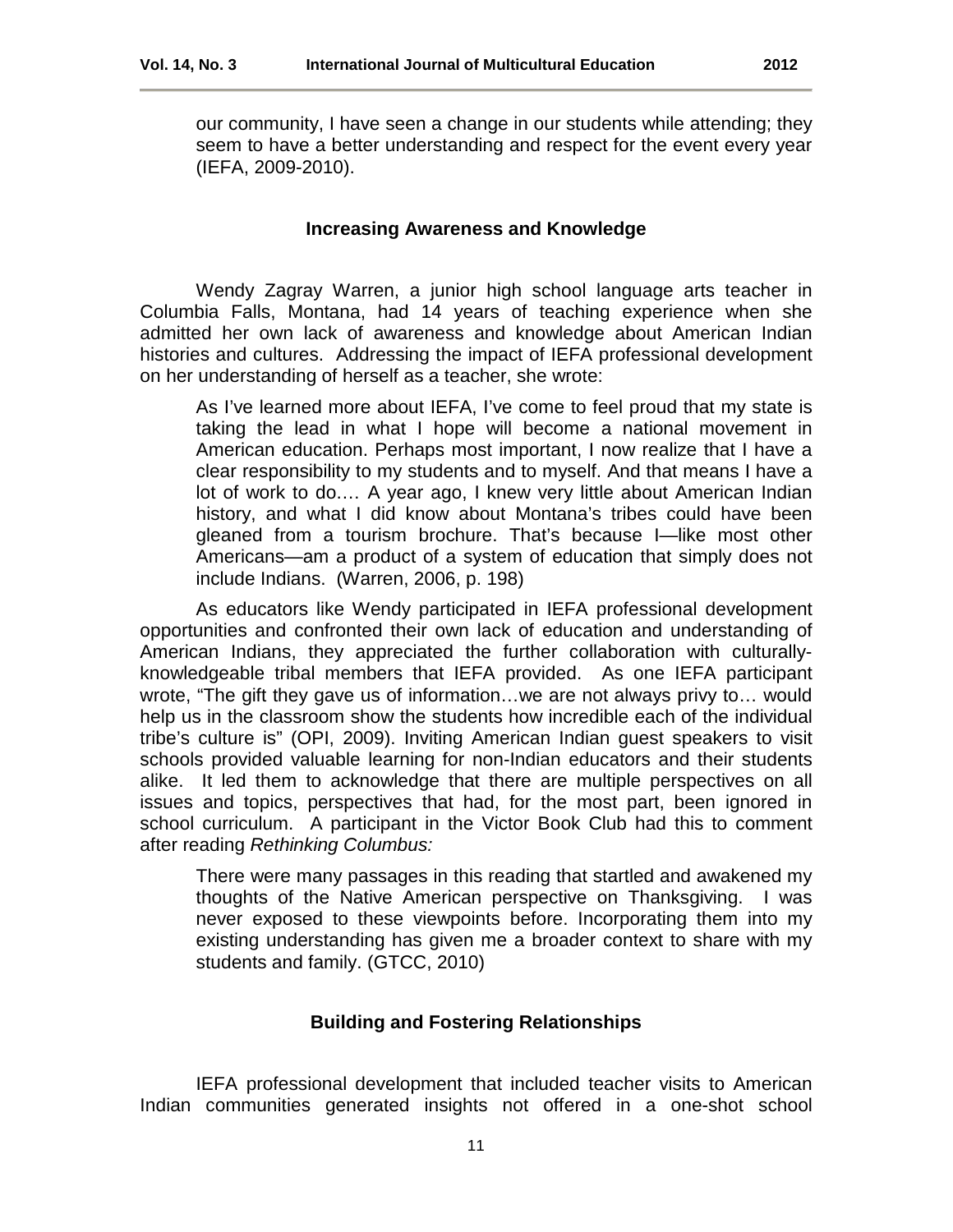assembly. Importantly, these extended beyond cultural awareness and knowledge about the American Indian "other" to, instead, awareness of one's self as implicated in the power relationships between non-Indians and Indians. Elementary teacher Elizabeth learned from her visit to a reservation what it felt like, at least temporarily, to be a minority among a majority. Talking about her thinking since the visit, she stated, "I have felt uneasy … from being self-aware of my own 'whiteness' or minority status on the rez. I think it is an important feeling and has helped me develop a cultural empathy for others" (OPI, 2009). Clark, a high school English teacher in a predominantly White school, also participated in reservation visits; speaking openly about his journey from, as he puts it, "ignorant to advocate," he admits that, having grown up in a reservation border town, he "didn't expect much" (GTCC, 2010).

Providing experiential learning opportunities to educators proved to be invaluable. Participants referred to their reservation visits as transformative and life changing because it afforded the teachers the opportunity to meet and get to know American Indians. Craig said:

The Rocky Boy visit was phenomenal, especially when I, being from Havre, was not expecting much going in, to be honest. I have had many interactions with members of Rocky Boy High School and Stone Child Community College over the years and was not sure what to expect. Having Deb Lamere and Zella Nault is what I believe made the difference. Deb's organization and all of the information she gave to us was generous and at the same time overwhelming, in a good way. (GTCC, 2010)

# <span id="page-11-0"></span>**Modeling Best Practices to Connect Classrooms and Cultures**

At the heart of IEFA is the idea that educators who can give themselves to its moral purpose bring a deeper level of cultural sensitivity to their classrooms. According to Banks (1998), "Our challenge is to create an education that will help foster a just and inclusive pluralistic national society that all students and groups will perceive as legitimate" (p.14). Clark, the teacher quoted above, sums it up this way: "If we as educators can break down the walls created by cultural distance and stereotypes, then, and only then, can we teach our students to embrace cultural diversity and understand the past" (GTCC, 2010).

As a result of participating in IEFA professional development opportunities, many teachers have provided their students with opportunities to interact with other students whom they may perceive as "different." These interactions have proven to be enlightening. Tami provided this explanation of the cross-cultural exchanges her students engaged in when they invited students from the Piegan Institute, the immersion school in Browning on the Blackfeet Reservation, to come to their school and share their language and culture: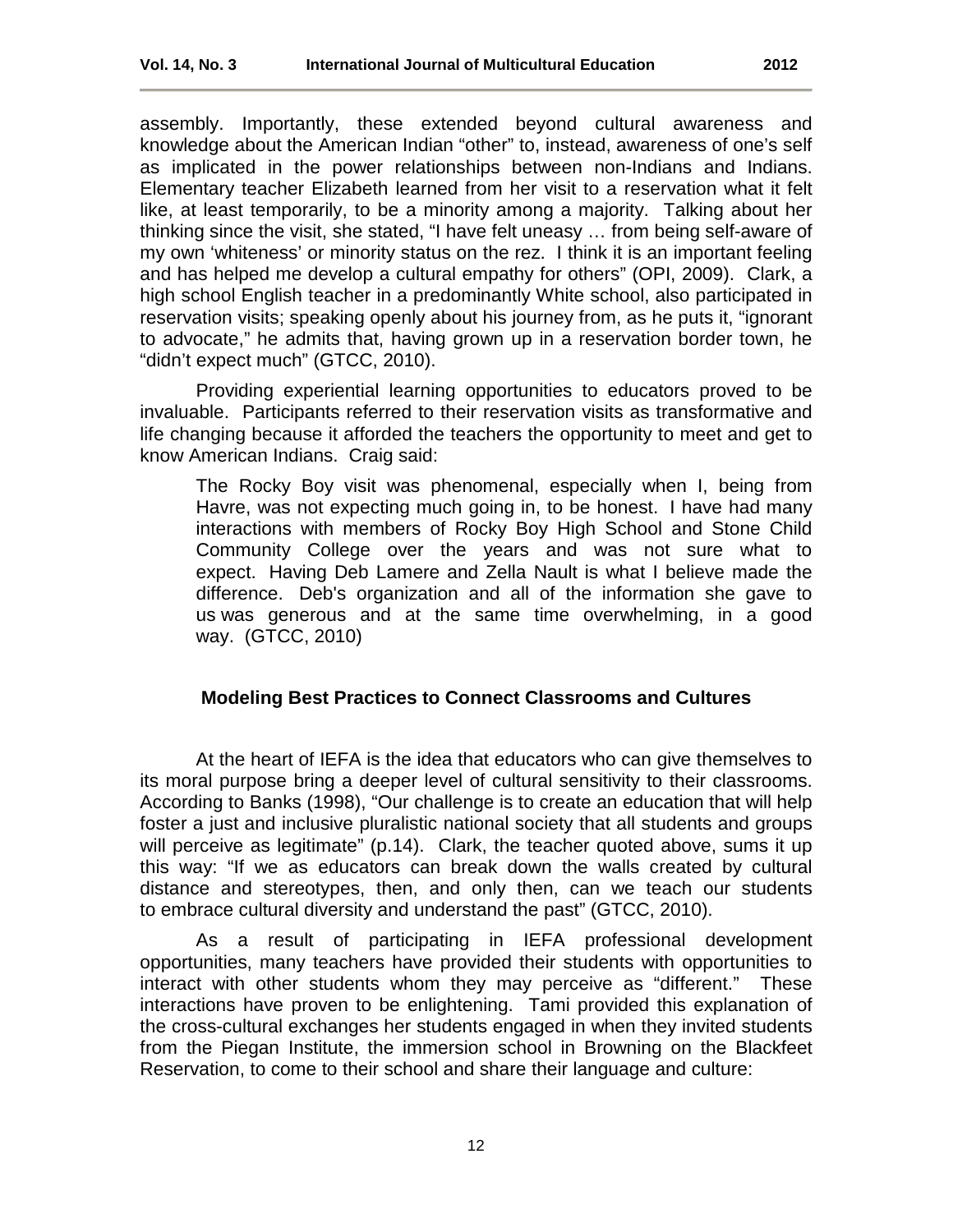In our school the kids get to decide on 4 "enrichment days." We don't have regular school, instead, we find 'experts' in the chosen field and kids sign up for 5 sessions. We invited kids from the immersion school to not only join us, but to host one of the 50 minute sessions. They took turns teaching kids that signed up for their session how to say things in Blackfoot using the model that they are taught. We all had a blast! One of our boys (who is a great leader type kid) really hit it off with one of theirs. They wanted to pursue a friendship out of school and I don't know what happened there. We will have them back this coming year for sure! The most important end result was the connection between the kids. Sometime in the next few years, those kids will play sports against each other. If and when they see each other again, it will be a positive meeting. Building a foundation while the kids are young and not judgmental will carry them a lot further than trying to change their minds after something negative happens. (GTCC, 2010)

Tami's comments about "building a foundation" speak to what Rainy describes as a new "way of being" in Montana. She sums up the mission of IEFA this way:

I believe that successful Montana Indian Education for All needs to be more than curriculum and instruction—it needs to be a "way of being" that goes beyond our schools and becomes a reflection of Montana communities. I believe open dialogue and honest communication is the first phase needed to create this type of atmosphere....We want to be the ones who help build educational relationships so ALL Montana children can thrive. (IEFA, 2009)

According to Lipkind (2009), educators and students can take this journey in tandem. She states:

Indian Education for All challenges both teachers and students to learn from their experiences, exploring this new content, building a new knowledge base and expanding their perceptions of Indian people, culture, and history. IEFA encourages students and teachers alike to explore how this new knowledge fits into their conceptual schemata, insisting on the high value of the perspectives and ideas of individuals from diverse backgrounds. (p. 56)

# **Conclusion**

<span id="page-12-0"></span>Sleeter and Grant (1998) describe five approaches to multicultural education, one of which is what they call "single-group study." The single-group study is characterized by in-depth and comprehensive study of a particular minoritized population in order to highlight its lack of equity with respect to the dominant population and to support social change efforts. According to De la Mare (2010), "After 30 long years, Indian Education for All (IEFA) may now be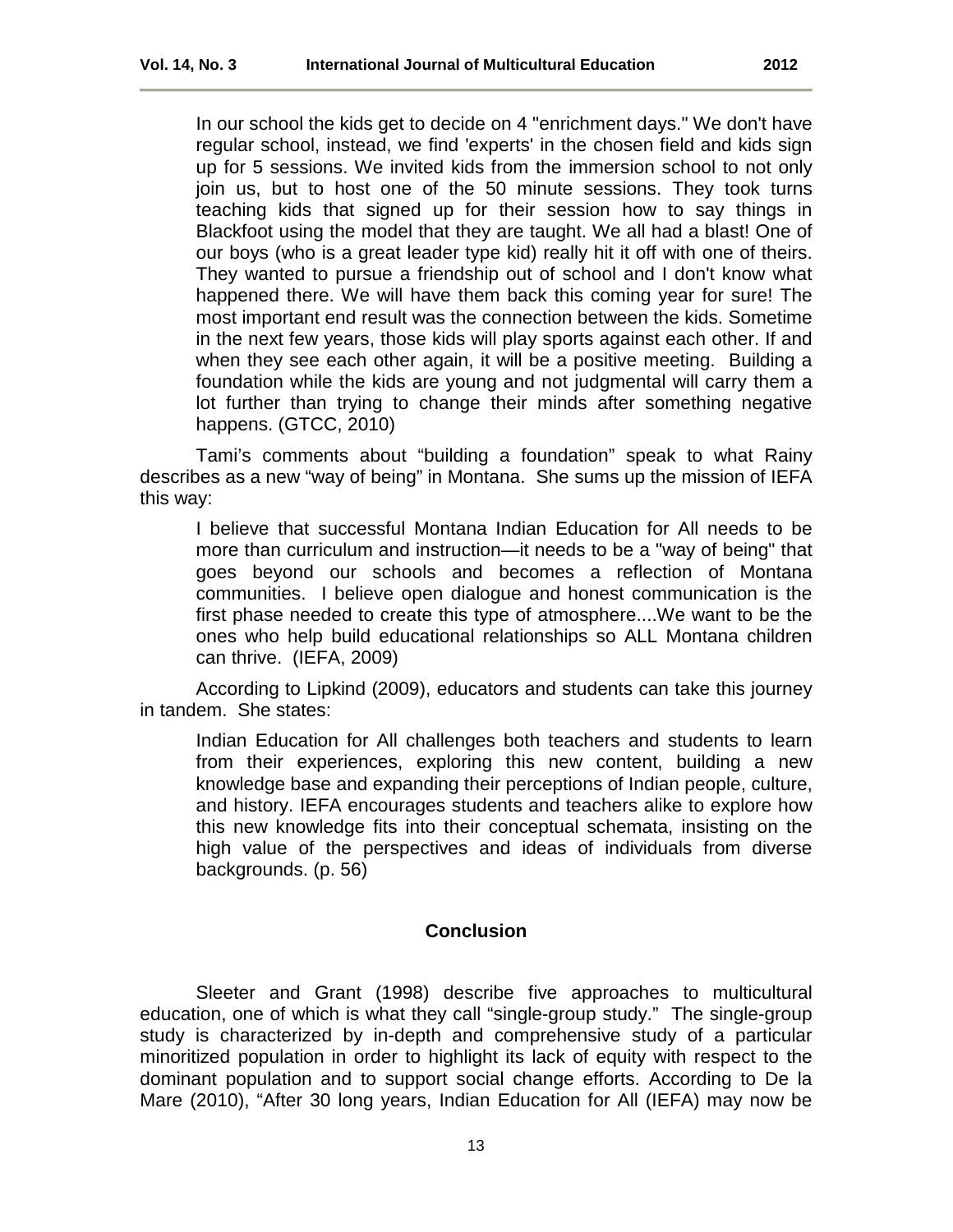considered the most comprehensive and progressive approach to Single-Group Studies that any US state has ever attempted" (p. 4). However, in contrast to other Single-Group Study programs, IEFA recognizes that Indian education needs to be infused in every aspect of education, and supporters of the initiative have advocated for its integration in all content, in all classrooms, in all assessments, in all teacher preparation programs, and in all professional development (Sleeter & Grant, 1998, 2003). Unlike other single-group study programs, IEFA is also designed to be inclusive and its benefits far-reaching.

Many educators in Montana feel their careers have been revitalized by IEFA's inclusive and extensive commitment to embrace culturally responsive pedagogy. As Montana teacher Wendy Zagray Warren shared:

Like most teachers, each summer I become filled once again with hope for the coming school year. I feel that hope now, as Montana attempts to blaze this new trail. This is an exciting time to be an educator in this state. Indian Education for All could have a huge impact on our students' educations and our state's future. The vision of the democratic ideal of a community that truly includes everyone sparks renewed hope within me. Maybe as we blaze this new trail, rather than living up to our history, we will create a new future—one that lives up to America's ideals. (Warren, 2006, p. 203)

As teachers like Wendy implement their IEFA learning in their classrooms, they tell us that, in return, students have benefitted from this inclusive, multicultural education approach. Teachers who take on the difficult work of selfexamination, critical analysis, and deep reflection transmit this empowerment to their students. American Indian students see themselves reflected in the curriculum, and all students, Indian and non-Indian students alike, have their cultural heritages valued and their life experiences validated on their educational journeys. Students are learning a comprehensive Montana history, appreciating American Indian perspectives and recognizing their contributions to core curricular areas, past and present. It is hoped that more educators embrace what IEFA offers, so that all students learn to see the strength in diversity and are prepared to take stands against social injustice like the examples shared in this paper's introduction.

Further, IEFA is impacting the national community as well. During a recent visit with representatives from the National Museum of the American Indian (NMAI) in Washington D.C., educators from OPI, Montana State University, and local school districts shared research, materials, resources, and best practices in implementing IEFA. The NMAI representatives evaluated how Montana's Seven Essential Understandings could inform national standards for integrating American Indian education. Mike Jetty, Indian Education Specialist at OPI, states:

Traditionally the Dakota people think about how current activities and ideas will impact people seven generations into the future. Implementing IEFA from this perspective reminds us all of the power and potential that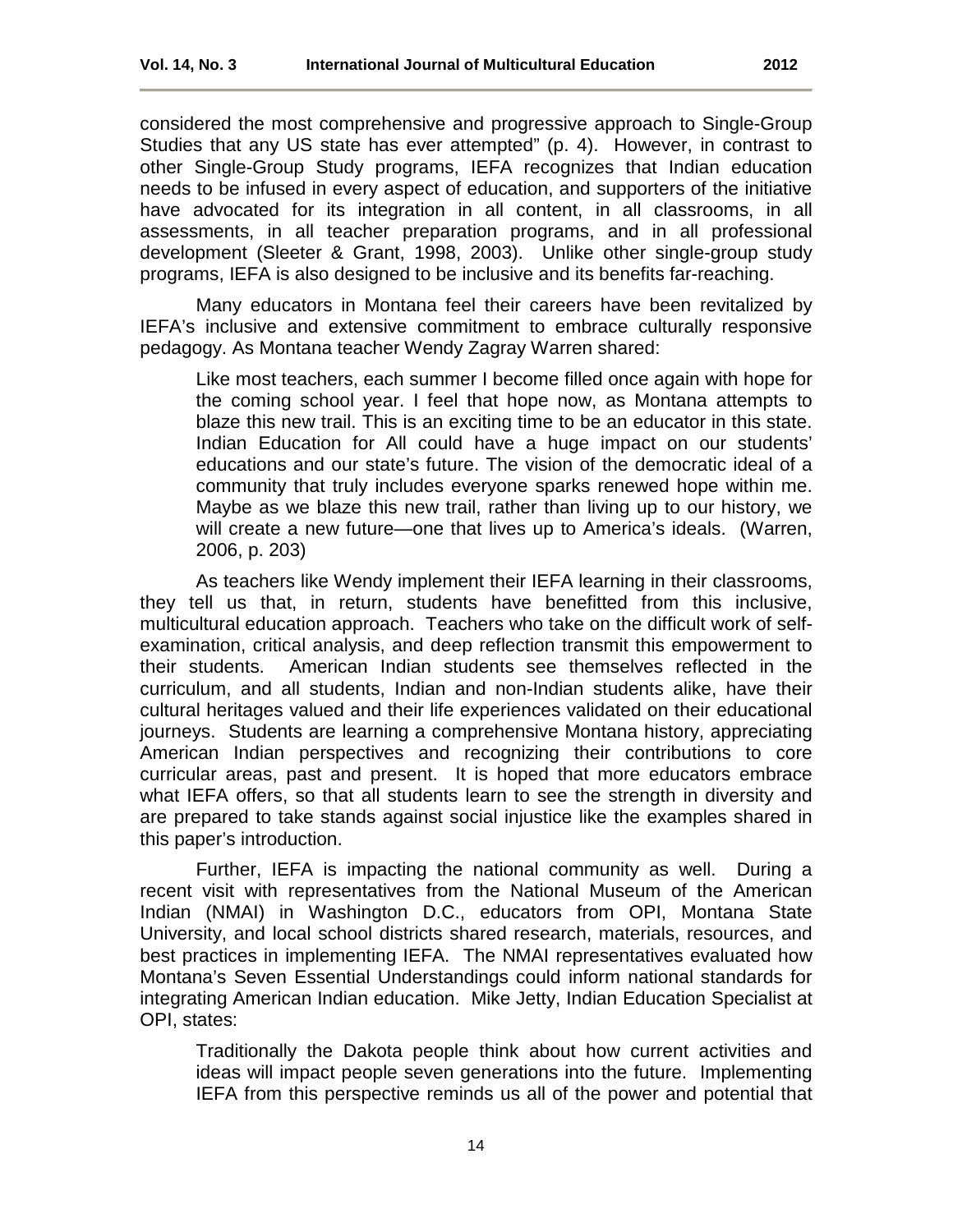educators have in shaping the future of our country, a future which includes American Indian peoples and perspectives. (Personal communication, 2012)

#### **Acknowledgment**

This article is dedicated to my friend and collaborator, Teresa Veltkamp, an amazing advocate for Indian Education for All. Teresa, an Indian Education Curriculum Specialist at the Office of Public Instruction, was a guiding light in Montana's efforts at educational reform; she is sorely missed. I have completed this project we started together in her honor.

#### **References**

- Banks, J. A. (1998). The lives and values of researchers: Implications for educating citizens in a multicultural society. *Educational Researcher, 27* (7), 4-17.
- Berelson, B. (1952). *Content analysis in communication research*. Glencoe, IL: Free Press.
- Carjuzaa, J., Jetty, M., Munson, M., & Veltkamp, T. (2010). Montana's Indian Education for All: Applying multicultural education theory. *Multicultural Perspectives, 12*(4), 192-198.
- De La Mare, D. (2010). *Surrendering to institutional forces: How white high school teachers' alignment with school structures prevents meaningful engagement with Montana's "Indian Education for All*". (Doctoral Dissertation, University of Utah). Retrieved from http://content.lib. utah.edu/cdm/singleitem/collection/etd2/id/2073
- Diller, J. V., & Moule, J. (2005). *Cultural competence: A primer for educators.* Belmont, CA: Thompson Wadsworth.
- Gay, G. (2000). *Culturally responsive teaching: Theory, research, & practice.*  New York, NY: Teachers College Press.
- Golden Triangle Curriculum Consortium (GTCC) 2010 Blog. [Web log Comment]. Retrieved from <http://gtccmt.org/moodle/login/index.php>
- Indian Education for ALL (IEFA) Book Club 2009-2010 Blog. Assignment #2. [Web log Comment]. Retrieved from [http://gtccmt.org/moodle/login/](http://gtccmt.org/moodle/login/%20index.php)  [index.php](http://gtccmt.org/moodle/login/%20index.php)
- Juneau, D. (2006). Montana's agenda: Issues shaping our state, Indian Education for All. The University of Montana Press. Retrieved from <http://www2.umt.edu/urelations/Agenda/Fall2006.pdf>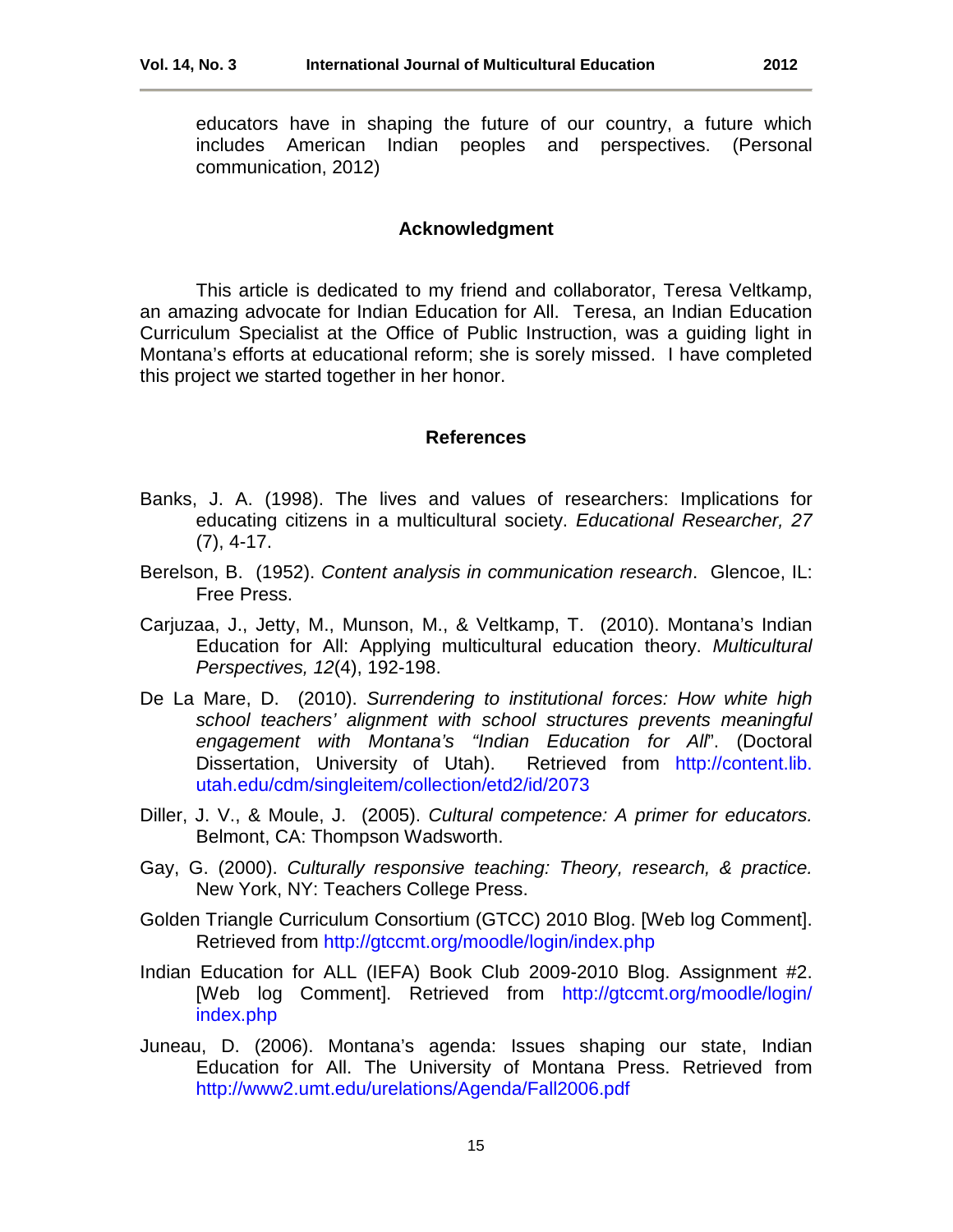- Klug, B. J., & Whitfield, P. T. (2003). *Widening the circle: Culturally relevant pedagogy for American Indian children*. New York, NY: Routledge Falmer.
- Krippendorf, K. (1980). *Content analysis: An introduction to its methodology.*  Beverly Hills, CA: Sage Publications.
- Lipkind, E R. (2009). *Teacher, leadership, curriculum factors predictive of student achievement in Indian Education for All*. (Doctoral Dissertation, University of Montana). Retrieved from [http://etd.lib.umt.edu/theses/available/etd-](http://etd.lib.umt.edu/theses/available/etd-10092009-134244/unrestricted/Lipkind_umt_0136D_10048.pdf)[10092009-134244/unrestricted/Lipkind\\_umt\\_0136D\\_10048.pdf](http://etd.lib.umt.edu/theses/available/etd-10092009-134244/unrestricted/Lipkind_umt_0136D_10048.pdf)
- Magone, M., & Elser, T. (2009). Indian Education for All: A change of heart and mind. *International Journal of Education Management, 23*(4), 314-325.
- Mont. Code. Ann. ttl. 20, ch.1, pt. 5, § 1. Indian Education for All. 1999.
- Mont. Const. art. X, §1. Retrieved from http://courts.mt.gov/content/library/docs/ [72constit.pdf](http://courts.mt.gov/content/library/docs/%2072constit.pdf)
- Montana Office of Public Instruction (OPI). Indian Education Division. (2009).

Annual Data Collection Yearly Summaries. Retrieved from http://opi.mt. gov/pub/IndianEd/ADC/

- Montana Office of Public Instruction (2010). *Montana American Indian student achievement data report*. Retrieved from [http://www.opi.mt.gov/pdf/](http://www.opi.mt.gov/pdf/%20IndianEd/HotTopics/10IndianEdStudentDataRpt.pdf)  [IndianEd/HotTopics/10IndianEdStudentDataRpt.pdf](http://www.opi.mt.gov/pdf/%20IndianEd/HotTopics/10IndianEdStudentDataRpt.pdf)
- Ngai, P., & Allen, K. (2007). *A process guide for realizing Indian Education for All: Lessons learned from Lewis & Clark Elementary School*. Office of Public Instruction: Helena, MT.
- Pewewardy, C. D. (1998). Fluff and feathers: Treatment of American Indians in literature and the classroom. *Equity & Excellence in Education*, *31*(1), 69– 76.
- Sleeter, C. E., & Grant, C. A. (1989). *Turning on learning: Five approaches for multicultural teaching plans for race, class, gender, and disability*. Columbus, OH: Merrill.
- Sleeter, C. E., & Grant, C.A. (2003). *Making choices for multicultural education: Five approaches to race, class, and gender.* New York, NY: John Wiley & Sons.
- Starnes, B. A. (2006). Montana's Indian Education for All: Toward an education worthy of American ideals. *Phi Delta Kappan, 88*(3), 184-192.
- Stemler, S. (2001). An overview of content analysis. *Practical Assessment, Research & Evaluation*, 7 (17). Retrieved from [http://PAREonline.net/](http://pareonline.net/%20getvn.asp?v=7&n=17)  [getvn.asp?v=7&n=17](http://pareonline.net/%20getvn.asp?v=7&n=17)
- United States Census Bureau (2011). *State and county quick facts: Montana*. Retrieved from [http://quickfacts.census.gov/qfd/states/30000.](http://quickfacts.census.gov/qfd/states/30000.%20html)  [html](http://quickfacts.census.gov/qfd/states/30000.%20html)